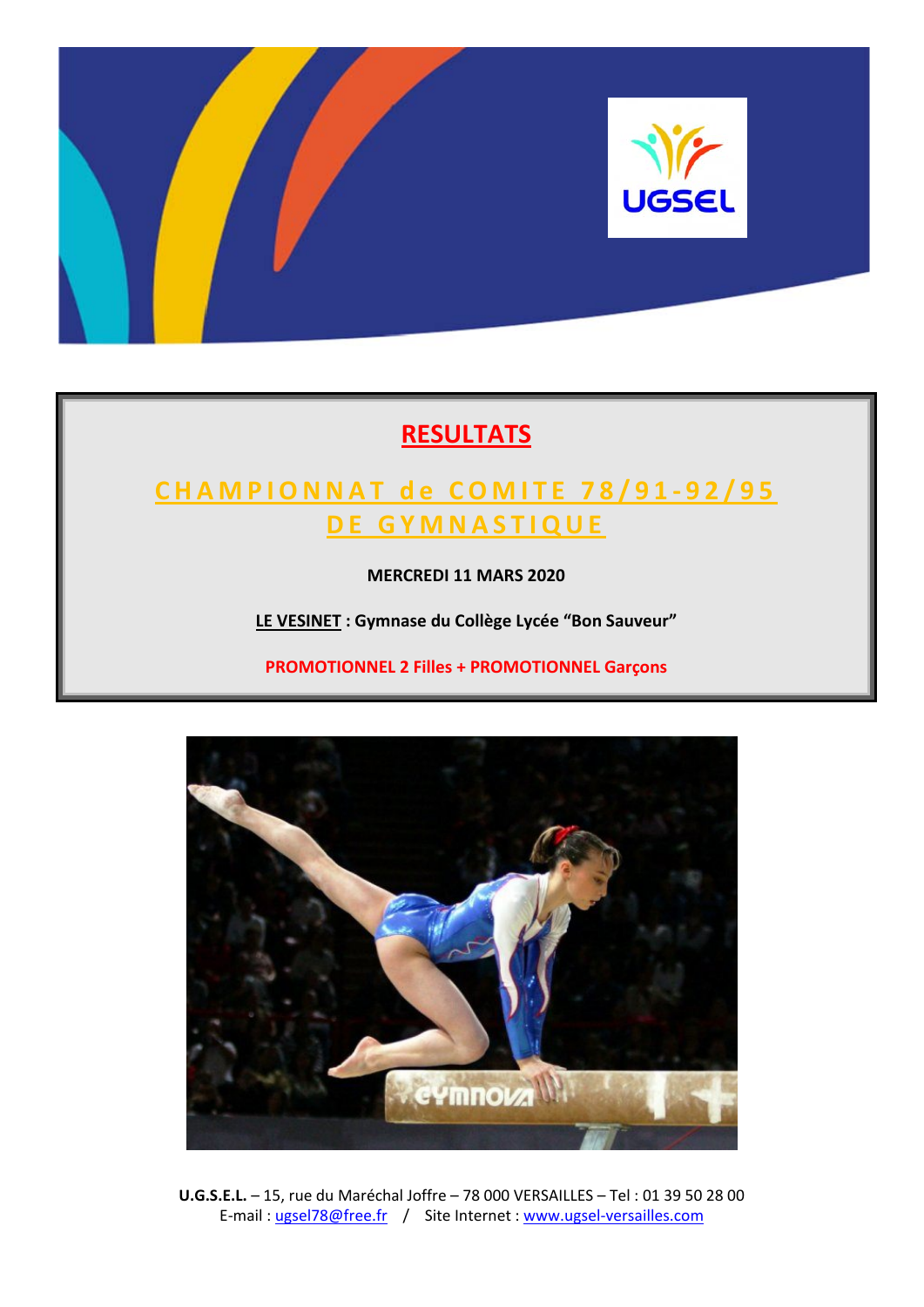|                  |                            |                                            |                                            |                                                | <b>Gymnastique Comité 78-91-92-95</b>         |                            |                              |                                                  |                                                 |                                                  |                                             |                                        |
|------------------|----------------------------|--------------------------------------------|--------------------------------------------|------------------------------------------------|-----------------------------------------------|----------------------------|------------------------------|--------------------------------------------------|-------------------------------------------------|--------------------------------------------------|---------------------------------------------|----------------------------------------|
|                  |                            |                                            |                                            |                                                | <b>Composition du Jury - 11 mars 2020</b>     |                            |                              |                                                  |                                                 |                                                  |                                             |                                        |
|                  |                            |                                            |                                            | <b>PLATEAU A</b>                               |                                               |                            |                              |                                                  |                                                 | <b>PLATEAU B</b>                                 |                                             |                                        |
|                  | Agrès                      | <b>JUGE</b><br><b>ARBITRE</b>              | Juge<br>difficultés                        | Juge 1<br>Exécution                            | Juge 2<br>Exécution                           | Juge 3<br><b>Exécution</b> | Agrès                        | <b>JUGE</b><br><b>ARBITRE</b>                    | Juge<br>difficultés                             | Juge 1<br><b>Exécution</b>                       | Juge 2<br>Exécution                         | Juge 3<br><b>Exécution</b>             |
|                  | Sol                        | Mathilde<br><b>MULLIEZ</b><br>$JN - (BSV)$ | Alice<br><b>BERRY</b><br>N2 - (STC)        | Apolline<br><b>GUILLEMIN</b><br>N2 - (SJH)     | Claire<br>DE SURVILLE<br>$N2 - (NDSG)$        |                            | Sol                          | Circé<br><b>CONESSON</b><br>$N2 - (BSV)$         | Elsa<br>LASSUS<br>$N2 - (SDN)$                  | Juliette<br><b>MATHOREL</b><br>$N2 - (SJH)$      | Aurore<br>VERLODT<br>$N2 - (NDSG)$          |                                        |
| 1 <sup>er</sup>  | Saut                       | <b>Mme BERENGER</b><br>(NDSG)              | Bertille<br><b>CESAIRE</b><br>$N2 - (SJH)$ |                                                |                                               |                            | Saut                         | Albane<br><b>NELTNER</b><br>$JN - SDN$           | Tiziana<br><b>CORDA-ROUAULT</b><br>$N2 - (BSV)$ | Mila<br>MILLER<br>$N1 - (NDSG)$                  |                                             |                                        |
| horaire          | Barres //<br><b>Poutre</b> | Pauline<br><b>CORNET</b><br>$JN - (BSV)$   | Zoé<br>HAMEL<br>$N1 - (SJH)$               | Anna<br><b>TEIXEIRA-GUERRA</b><br>$N2 - (BSV)$ |                                               |                            | Barres //<br><b>Poutre</b>   | Amandine<br><b>MULLIEZ</b><br>$N2 - (BSV)$       | Juliette<br>LAVAL<br>$N1 - (BSV)$               | Hermione<br>LE NET<br>$N1 - (ANT)$               |                                             |                                        |
|                  | <b>Trampo</b>              | Pierre<br><b>POLONI</b><br>$JN - (SJH)$    | Marie<br>ARIFON<br>$N2 - (BSV)$            | Salomé<br><b>DROUOT</b><br>$N2 - (SDN)$        |                                               |                            | <b>Trampo</b>                | <b>Isaure</b><br><b>AUGUSTIN</b><br>$N1 - (BSV)$ | Zoé<br>SPIESSER<br>$N1 - (SJH)$                 | Estella<br>KOLESNIKOFF<br>$N1 - (SDN)$           |                                             |                                        |
|                  | Sol                        | Mathilde<br><b>MULLIEZ</b><br>$JN - (BSV)$ | Alice<br><b>BERRY</b><br>N2 - (STC)        | Apolline<br><b>GUILLEMIN</b><br>N2 - (SJH)     | Claire<br><b>DE SURVILLE</b><br>$N2 - (NDSG)$ |                            | Sol                          | Charlotte<br><b>LECOMTE</b><br>$JN - (BSV)$      | Camille<br>DE LONGEAUX<br>$N2 - (SDN)$          | Victoire<br><b>VAN DEN BROEK</b><br>$N2 - (SJH)$ | Juliette<br><b>DUCHESNE</b><br>$N2 - (BSV)$ | Albane<br><b>NELTNER</b><br>JN - (SDN) |
| 2 <sup>ème</sup> | Saut                       | <b>Mme BERENGER</b><br>(NDSG)              | Bertille<br><b>CESAIRE</b><br>$N2 - (SJH)$ |                                                |                                               |                            | Saut                         | Charlotte<br><b>LECOMTE</b><br>$JN - (BSV)$      | Camille<br>DE LONGEAUX<br>$N2 - (SDN)$          | Victoire<br><b>VAN DEN BROEK</b><br>$N2 - (SJH)$ | Juliette<br><b>DUCHESNE</b><br>$N2 - (BSV)$ | Albane<br><b>NELTNER</b><br>JN - (SDN) |
| horaire          | Barres //<br>Poutre        | Pauline<br><b>CORNET</b><br>$JN - (BSV)$   | Zoé<br><b>HAMEL</b><br>$N1 - (SIH)$        | Anna<br><b>TEIXEIRA-GUERRA</b><br>$N2 - (BSV)$ |                                               |                            | <b>Barres F</b><br>Barres // | Chiara<br><b>MOLLAT</b><br>$JN - (SJH)$          | Juliette<br><b>GUILLEMOT</b><br>$N1 - (SIH)$    | Adèle<br>MEZZADRI<br>$N1 - (SCV)$                | Hermione<br>LE NET<br>$N1 - (ANT)$          |                                        |
|                  | <b>Trampo</b>              | Pierre<br><b>POLONI</b><br>$JN - (SJH)$    | Marie<br>ARIFON<br>$N2 - (BSV)$            | Salomé<br><b>DROUOT</b><br>$N2 - (SDN)$        |                                               |                            | <b>Trampo</b>                | Lucille<br><b>APPLEGATE</b><br>$JN - (SJH)$      | Mila<br><b>MILLER</b><br>$N1 - (NDSG)$          | Tiziana<br><b>CORDA-ROUAULT</b><br>$N2 - (BSV)$  | Elena<br><b>RICHARD</b><br>N2 - (STC)       |                                        |

**A la Musique** : <sup>1</sup>er Horaire <sup>=</sup> Angèle PERRIER et Eugénie GAMMAL

+ au 2<sup>ème</sup> horaire : Suzanne PERRIER, Alix BONFILS et Claire PIRAL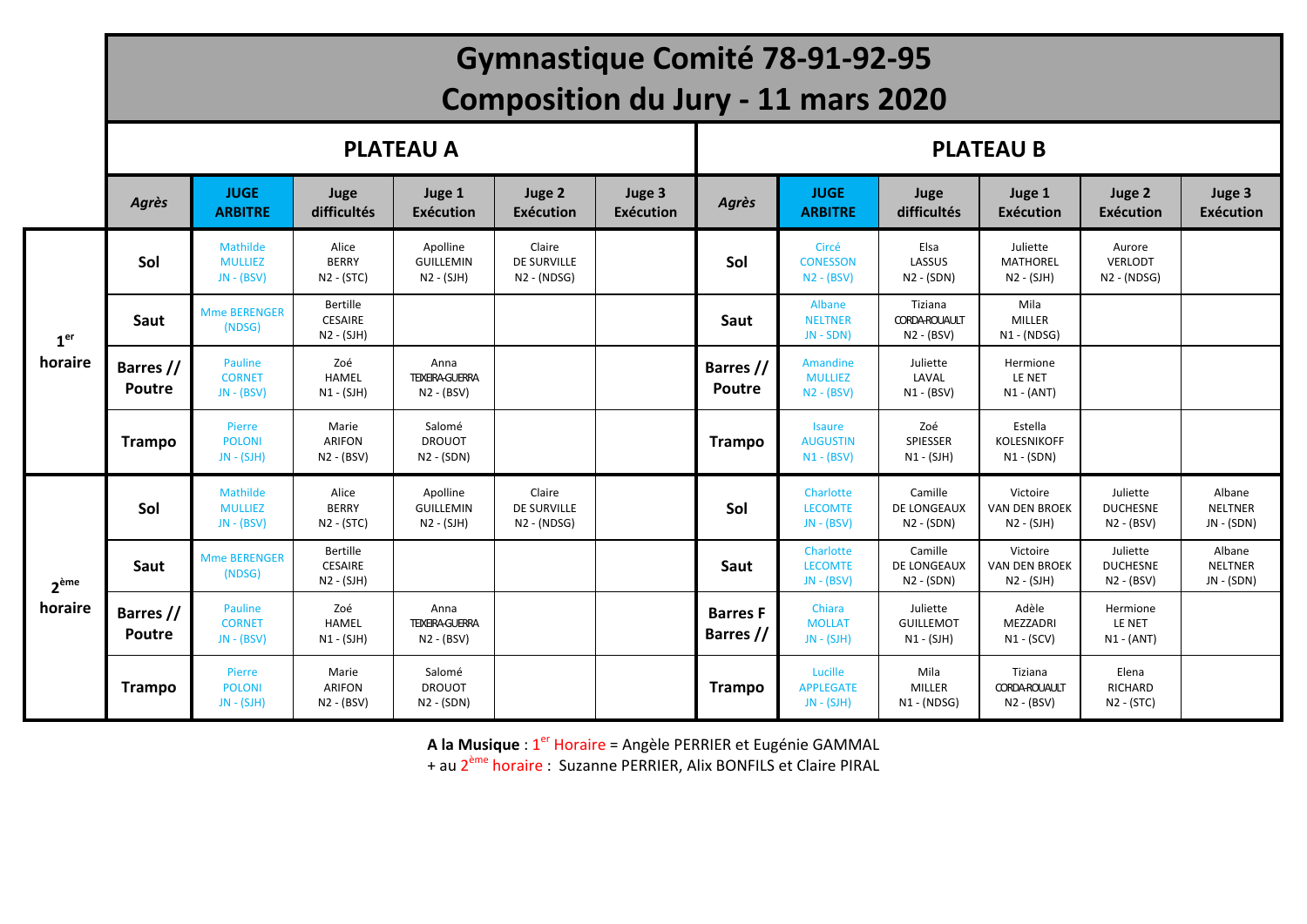

# **Le 11/03/2020, Gymnase "Bon Sauveur" - 6, Rue Henri Cloppet, 78110 LE VESINET**

Niveau : Comité

UGSEL - UGSEL YVELINES

#### **CONCOURS GENERAL - BENJAMINES** SOL SAUT ASY. POUTRE FIXES PARAL. TRAMP.

| 1              | 45597272926    | RAFFNER CHARLOTTE                                         | NDSG - NOTRE DAME SAINT GER                             | SAINT GERMAIN EN LAYE   | 36.20 | 9.10 | 9.30 | $\sim$                   | 9.30                     |                          | 8.50 |
|----------------|----------------|-----------------------------------------------------------|---------------------------------------------------------|-------------------------|-------|------|------|--------------------------|--------------------------|--------------------------|------|
| 2              | 95955443725    | MATHOREL JULIETTE                                         | SJH - SAINT JEAN HULST VERS                             | <b>VERSAILLES CEDEX</b> | 35.99 | 9.90 | 8.15 | $\sim$                   | 9.20                     |                          | 8.74 |
| 3              | 23673982793    | <b>CASENAVE HORTENSE</b>                                  | SCV - SACRE COEUR VERSAILLE                             | <b>VERSAILLES</b>       | 35.64 | 9.40 | 9.00 | $\sim$                   | 9.50                     |                          | 7.74 |
| $\overline{4}$ | 95984666627    | <b>BENATAR ELISE</b>                                      | SCV - SACRE COEUR VERSAILLE                             | <b>VERSAILLES</b>       | 35.55 | 8.20 | 9.10 | $\sim$                   | 10.00                    |                          | 8.25 |
| 5              | 69591968959    | CHILLET CLARISSE                                          | NDSG - NOTRE DAME SAINT GER                             | SAINT GERMAIN EN LAYE   | 34.77 | 8.50 | 8.80 | $\sim$                   | 9.90                     |                          | 7.57 |
| 6              | 83231589813    | <b>LANTHIER ALICE</b>                                     | SCV - SACRE COEUR VERSAILLE                             | <b>VERSAILLES</b>       | 34.64 | 8.60 | 8.10 | $\sim$                   | 9.70                     |                          | 8.24 |
| 7              | 26617921527    | <b>MILLER SASKIA</b>                                      | NDSG - NOTRE DAME SAINT GER                             | SAINT GERMAIN EN LAYE   | 34.22 | 8.70 | 9.05 | $\sim$                   | 9.30                     |                          | 7.17 |
| 8              | 37748779998    | <b>JOB SALOME</b>                                         | SJH - SAINT JEAN HULST VERS                             | <b>VERSAILLES CEDEX</b> | 33.95 | 9.00 | 7.75 | $\sim$                   | 10.00                    |                          | 7.20 |
| 9              | 18259164256    | <b>COTTE EUGENIE</b>                                      | NDSG - NOTRE DAME SAINT GER                             | SAINT GERMAIN EN LAYE   | 33.59 | 8.50 | 8.35 | $\overline{\phantom{a}}$ | 9.60                     |                          | 7.14 |
| 10             | 75716579972    | <b>FAURE JOSEPHINE</b>                                    | STC - SAINT THOMAS DE VILLE                             | CHAVILLE                | 33.05 | 7.60 | 8.85 | $\sim$                   | 8.50                     |                          | 8.10 |
| 10             | 59185477197    | SPIESSER ZOE                                              | SJH - SAINT JEAN HULST VERS                             | <b>VERSAILLES CEDEX</b> | 33.05 | 8.70 | 8.15 | 8.40                     | $\sim$                   | $\overline{\phantom{a}}$ | 7.80 |
| 12             | 94882178835    | <b>FILY INES</b>                                          | BSV - BON SAUVEUR LE VESINE                             | LE VESINET              | 32.94 | 9.00 | 8.10 | 9.40                     | $\overline{\phantom{a}}$ |                          | 6.44 |
| 13             | 48413745881    | SERRES LOUISE-ORIANE                                      | NDSG - NOTRE DAME SAINT GER                             | SAINT GERMAIN EN LAYE   | 32.80 | 7.90 | 7.80 | $\overline{\phantom{a}}$ | 9.60                     |                          | 7.50 |
| 14             | 53864218634    | LOPEZ ANAE                                                | BSV - BON SAUVEUR LE VESINE                             | LE VESINET              | 32.75 | 8.30 | 7.95 | $\overline{\phantom{a}}$ | 9.30                     |                          | 7.20 |
| 15             | 22878845664    | <b>BORDEZ EVA</b>                                         | SCV - SACRE COEUR VERSAILLE                             | <b>VERSAILLES</b>       | 32.70 | 8.50 | 7.40 | $\overline{\phantom{a}}$ | 9.30                     |                          | 7.50 |
| 16             | 73594899141    | LECLERCQ SIDONIE                                          | NDSG - NOTRE DAME SAINT GER                             | SAINT GERMAIN EN LAYE   | 32.52 | 8.30 | 7.50 | $\overline{\phantom{a}}$ | 9.70                     |                          | 7.02 |
| 17             | 53656137363    | DARGNIES ANNA                                             | SCV - SACRE COEUR VERSAILLE                             | <b>VERSAILLES</b>       | 32.49 | 8.60 | 7.25 | $\sim$                   | 9.00                     |                          | 7.64 |
| 18             | 26394794287    | PARENT MARIE                                              | SJH - SAINT JEAN HULST VERS                             | <b>VERSAILLES CEDEX</b> | 32.47 | 7.10 | 8.30 | $\sim$                   | 8.70                     |                          | 8.37 |
| 19             | 17379422583    | DE LA ROCHEFOUCAULD CHLOE SJH - SAINT JEAN HULST VERS     |                                                         | <b>VERSAILLES CEDEX</b> | 32.27 | 8.70 | 7.20 | $\sim$                   | 9.50                     |                          | 6.87 |
| 20             | 67784455264    | SAVORNIN PAULINE                                          | SJH - SAINT JEAN HULST VERS                             | <b>VERSAILLES CEDEX</b> | 32.25 | 9.10 | 8.15 | $\sim$                   | 9.20                     |                          | 5.80 |
| 21             | 27691435691    | <b>LEGRAND MAYA</b>                                       | NDSG - NOTRE DAME SAINT GER                             | SAINT GERMAIN EN LAYE   | 32.04 | 7.90 | 9.20 | 7.00                     | $\overline{\phantom{a}}$ |                          | 7.94 |
| 22             | 83862895952    | NAPOLITANO MARIANNE                                       | NDSG - NOTRE DAME SAINT GER                             | SAINT GERMAIN EN LAYE   | 31.94 | 8.20 | 8.30 | $\overline{\phantom{a}}$ | 8.90                     |                          | 6.54 |
| 23             | 13473479521    | OLIVIER ADELE                                             | STC - SAINT THOMAS DE VILLE                             | CHAVILLE                | 31.47 | 7.90 | 7.30 | $\overline{\phantom{a}}$ | 9.00                     |                          | 7.27 |
| 24             | 96552286822    | HOUZELLE CHARLOTTE                                        | STC - SAINT THOMAS DE VILLE                             | CHAVILLE                | 31.37 | 7.50 | 7.60 | $\overline{\phantom{a}}$ | 8.30                     |                          | 7.97 |
| 25             | 56117619219    | DU POUGET DE NADAILLAC OLIVI. SJH - SAINT JEAN HULST VERS |                                                         | <b>VERSAILLES CEDEX</b> | 31.32 | 7.70 | 7.15 | $\overline{\phantom{a}}$ | 9.40                     |                          | 7.07 |
| 26             | 35746965411    | <b>BIRCKEL LISE</b>                                       | NDSG - NOTRE DAME SAINT GER                             | SAINT GERMAIN EN LAYE   | 31.29 | 8.20 | 6.35 | $\sim$                   | 8.50                     |                          | 8.24 |
| 26             | 88175376272    | LAMBERT DE CAMBRAY ELEONOF SJH - SAINT JEAN HULST VERS    |                                                         | <b>VERSAILLES CEDEX</b> | 31.29 | 8.30 | 7.45 |                          | 8.80                     |                          | 6.74 |
| 28             | 27297429141    | <b>CLERC INES</b>                                         | NDSG - NOTRE DAME SAINT GER                             | SAINT GERMAIN EN LAYE   | 31.25 | 7.20 | 8.15 |                          | 8.40                     |                          | 7.50 |
| 29             | 41987679726    | AMABILE ANAIS                                             | STC - SAINT THOMAS DE VILLE                             | CHAVILLE                | 31.12 | 8.00 | 7.45 |                          | 9.40                     |                          | 6.27 |
| 30             | 68998719281    | LAVAL AXELLE                                              | BSV - BON SAUVEUR LE VESINE                             | LE VESINET              | 30.82 | 7.60 | 7.75 |                          | 8.50                     |                          | 6.97 |
| 31             | 65428962226    | THOMAZO JULIETTE                                          | NDSG - NOTRE DAME SAINT GER                             | SAINT GERMAIN EN LAYE   | 30.75 | 7.40 | 7.25 | $\overline{\phantom{a}}$ | 9.20                     |                          | 6.90 |
| 32             | 44738573622    | <b>DUMAIS ISEULT</b>                                      | SCV - SACRE COEUR VERSAILLE                             | VERSAILLES              | 30.70 | 8.50 | 6.90 | $\overline{\phantom{a}}$ | 8.40                     |                          | 6.90 |
| 33             | 42544996695    | DOYNEL DE LA SAUSSERIE ELEN/ SJH - SAINT JEAN HULST VERS  |                                                         | <b>VERSAILLES CEDEX</b> | 30.50 | 8.00 | 6.75 | $\sim$                   | 9.50                     |                          | 6.25 |
| 34             | 94137438968    | LEFEVRE AGATHE                                            | BSV - BON SAUVEUR LE VESINE                             | LE VESINET              | 30.49 | 8.00 | 8.15 | 7.10                     | $\overline{\phantom{a}}$ |                          | 7.24 |
| 35             | 87421725284    | GAILLARD ANNE-SIXTINE                                     | SJH - SAINT JEAN HULST VERS                             | <b>VERSAILLES CEDEX</b> | 30.47 | 7.70 | 6.60 | $\overline{\phantom{a}}$ | 9.60                     |                          | 6.57 |
| 36             | 51358911259    |                                                           | ROUMAIN DE LA TOUCHE AGATHI SCV - SACRE COEUR VERSAILLE | VERSAILLES              | 30.30 | 7.20 | 6.60 |                          | 9.20                     |                          | 7.30 |
|                | 37 73648365716 | <b>SAINTOIN ASTRID</b>                                    | BSV - BON SAUVEUR LE VESINE                             | LE VESINET              | 30.29 | 7.20 | 6.65 |                          | 9.20                     |                          | 7.24 |
| 38             | 16856828228    | <b>MENTEN HELENA</b>                                      | STC - SAINT THOMAS DE VILLE                             | CHAVILLE                | 30.18 | 8.00 | 6.30 |                          | 8.40                     |                          | 7.48 |
| 39             | 48893217491    | <b>GUILLEMOT MATHILDE</b>                                 | SJH - SAINT JEAN HULST VERS                             | <b>VERSAILLES CEDEX</b> | 30.15 | 8.20 | 6.85 |                          | 8.10                     | ÷                        | 7.00 |
| 40             | 76348572863    | EYNARD PENELOPE                                           | NDSG - NOTRE DAME SAINT GER                             | SAINT GERMAIN EN LAYE   | 30.00 | 7.60 | 6.10 | $\sim$                   | 8.60                     | ÷,                       | 7.70 |
| 41             | 87626378692    | <b>HERVE ADELE</b>                                        | STC - SAINT THOMAS DE VILLE                             | CHAVILLE                | 29.95 | 8.10 | 6.25 | $\sim$                   | 8.40                     | ÷,                       | 7.20 |
| 42             | 82855628159    | DABAT MAZARINE                                            | SJH - SAINT JEAN HULST VERS                             | <b>VERSAILLES CEDEX</b> | 29.79 | 7.30 | 6.95 |                          | 9.40                     | ÷,                       | 6.14 |
| 43             | 52495967592    | SAUTEL MANON                                              | ANT - SAINTE MARIE ANTONY                               | <b>ANTONY</b>           | 29.74 | 8.10 | 6.00 |                          | 8.90                     | $\sim$                   | 6.74 |
| 44             | 44221189289    | FONTANA HORTENSE                                          | SJH - SAINT JEAN HULST VERS                             | <b>VERSAILLES CEDEX</b> | 29.69 | 8.00 | 7.25 |                          | 8.10                     | ٠                        | 6.34 |
| 44             | 36447712645    | LEBAUBE ALIX                                              | SJH - SAINT JEAN HULST VERS                             | <b>VERSAILLES CEDEX</b> | 29.69 | 7.90 | 7.35 | $\overline{\phantom{a}}$ | 7.90                     | ٠                        | 6.54 |
| 46             | 35524527582    | <b>LEVIS ALICE</b>                                        | SDN - SAINT DOMINIQUE NEUIL                             | NEUILLY SUR SEINE CEDE  | 29.50 | 7.20 | 7.10 |                          | 9.40                     |                          | 5.80 |
| 47             | 97558329563    | DA AXELLE                                                 | SDN - SAINT DOMINIQUE NEUIL                             | NEUILLY SUR SEINE CEDE  | 29.44 | 8.10 | 6.20 |                          | 8.60                     |                          | 6.54 |
|                |                |                                                           |                                                         |                         |       |      |      |                          |                          |                          |      |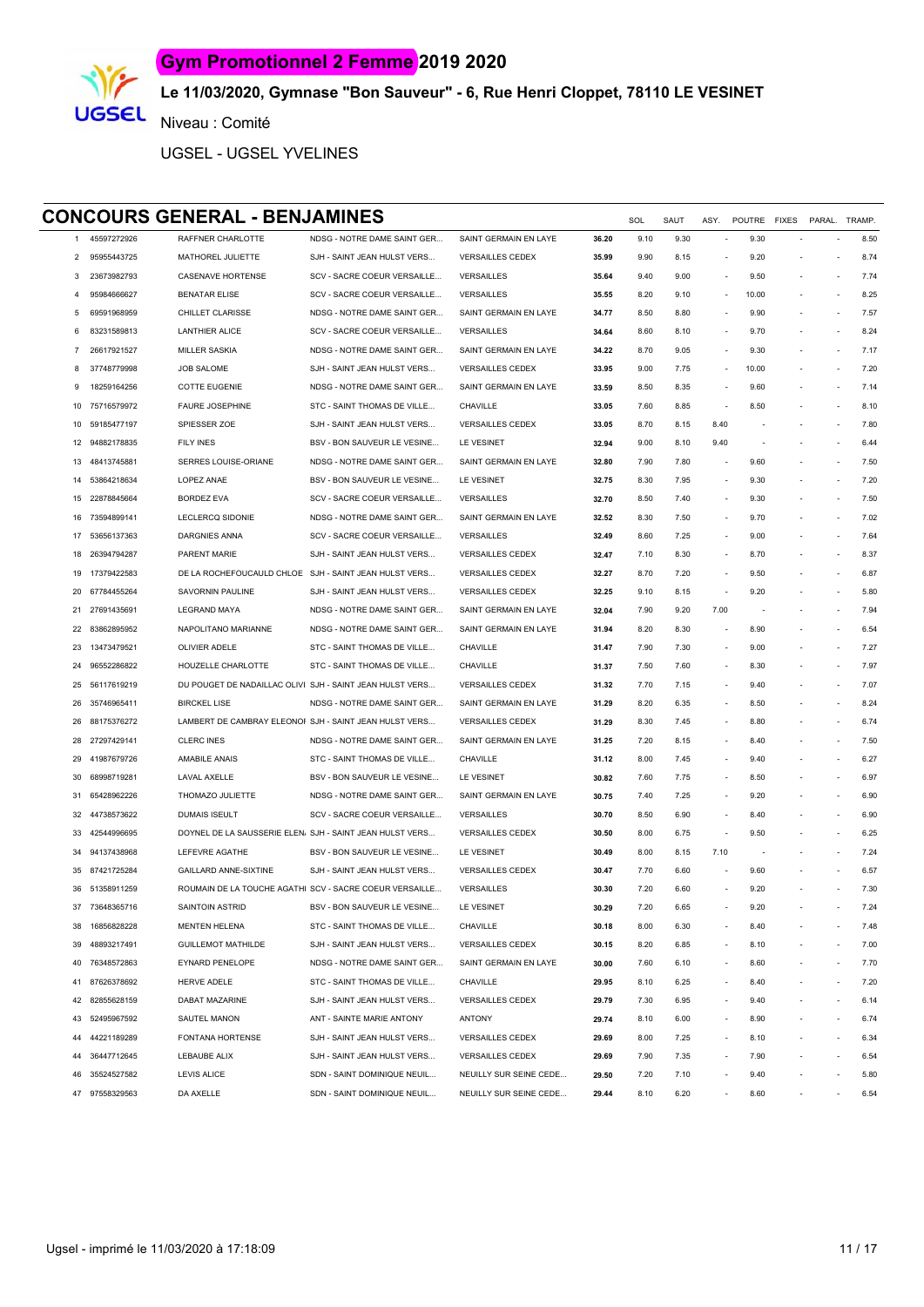

# **Le 11/03/2020, Gymnase "Bon Sauveur" - 6, Rue Henri Cloppet, 78110 LE VESINET**

#### Niveau : Comité

#### UGSEL - UGSEL YVELINES

|    | 48 52118625984 | <b>BAKAYOKO MERYL</b>                                       | BSV - BON SAUVEUR LE VESINE | LE VESINET              | 29.35 | 7.80 | 7.70 | $\sim$                   | 8.20   |        |           | 5.65 |
|----|----------------|-------------------------------------------------------------|-----------------------------|-------------------------|-------|------|------|--------------------------|--------|--------|-----------|------|
|    | 49 41888635377 | <b>LEBON AMANDINE</b>                                       | BSV - BON SAUVEUR LE VESINE | LE VESINET              | 29.25 | 7.80 | 6.25 | ÷,                       | 8.60   | $\sim$ | $\bar{a}$ | 6.60 |
|    | 50 25786965384 | DESPERRIES HELOISE                                          | NDSG - NOTRE DAME SAINT GER | SAINT GERMAIN EN LAYE   | 29.17 | 6.40 | 7.70 | 7.20                     |        |        | $\sim$    | 7.87 |
|    | 51 84663885174 | ANCELLE-HANSEN ALIENOR                                      | SDN - SAINT DOMINIQUE NEUIL | NEUILLY SUR SEINE CEDE  | 29.14 | 8.30 | 6.10 | $\overline{\phantom{a}}$ | 9.20   | $\sim$ | ä,        | 5.54 |
|    | 52 92984449675 | HAENTJENS JOSEPHINE                                         | SJH - SAINT JEAN HULST VERS | <b>VERSAILLES CEDEX</b> | 29.09 | 7.50 | 5.75 | $\overline{\phantom{a}}$ | 9.00   | $\sim$ | $\bar{a}$ | 6.84 |
| 53 | 38882435241    | <b>RANCHET CHLOE</b>                                        | SCV - SACRE COEUR VERSAILLE | <b>VERSAILLES</b>       | 29.04 | 7.70 | 6.30 | $\sim$                   | 8.30   |        | $\bar{a}$ | 6.74 |
|    | 54 16685198994 | SOULIER ARIANE                                              | SDN - SAINT DOMINIQUE NEUIL | NEUILLY SUR SEINE CEDE  | 28.34 | 8.10 | 5.50 | $\sim$                   | 8.50   | $\sim$ | ä,        | 6.24 |
|    | 55 39973451528 | FERRAND DIANE                                               | STC - SAINT THOMAS DE VILLE | CHAVILLE                | 28.24 | 7.70 | 7.00 | $\sim$                   | 8.20   | $\sim$ | $\sim$    | 5.34 |
|    | 56 54574529755 | BURGAUD--ANTUNES LISA                                       | NDSG - NOTRE DAME SAINT GER | SAINT GERMAIN EN LAYE   | 27.89 | 6.50 | 6.05 | $\overline{\phantom{a}}$ | 8.30   |        | $\sim$    | 7.04 |
|    | 57 38516793671 | DEBAILLEUX MARGOT                                           | SDN - SAINT DOMINIQUE NEUIL | NEUILLY SUR SEINE CEDE  | 27.85 | 6.40 | 5.65 | $\sim$                   | 8.80   | $\sim$ | $\sim$    | 7.00 |
| 58 | 39993883129    | <b>HASSOUN ISORE</b>                                        | NDSG - NOTRE DAME SAINT GER | SAINT GERMAIN EN LAYE   | 27.82 | 7.70 | 5.85 | $\overline{\phantom{a}}$ | 8.00   |        | ÷,        | 6.27 |
|    | 59 73393587467 | KHANOUCH CHIRINE                                            | BSV - BON SAUVEUR LE VESINE | LE VESINET              | 27.60 | 7.10 | 5.30 | $\sim$                   | 8.90   |        | $\sim$    | 6.30 |
|    | 60 94327554916 | MONNOT CHLOE                                                | SJH - SAINT JEAN HULST VERS | <b>VERSAILLES CEDEX</b> | 27.54 | 8.50 | 4.90 | $\sim$                   | 7.80   | $\sim$ | $\sim$    | 6.34 |
|    | 61 26816146888 | MANEUVRIER CHLOE                                            | STC - SAINT THOMAS DE VILLE | CHAVILLE                | 27.40 | 7.60 | 7.40 | $\overline{\phantom{a}}$ | 7.40   | $\sim$ | ä,        | 5.00 |
|    | 62 72543195626 | <b>BOISGONTIER JOSEPHINE</b>                                | NDSG - NOTRE DAME SAINT GER | SAINT GERMAIN EN LAYE   | 27.34 | 7.70 | 5.90 | ÷.                       | 7.60   | $\sim$ | ×         | 6.14 |
|    | 63 37576921477 | EHRHARD MATHILDE                                            | NDSG - NOTRE DAME SAINT GER | SAINT GERMAIN EN LAYE   | 27.30 | 7.10 | 5.90 | $\overline{\phantom{a}}$ | 7.20   | $\sim$ | $\sim$    | 7.10 |
|    | 64 17521234924 | <b>JAVET TIPHAINE</b>                                       | SDN - SAINT DOMINIQUE NEUIL | NEUILLY SUR SEINE CEDE  | 27.25 | 7.10 | 6.45 | $\sim$                   | 7.60   |        | $\bar{a}$ | 6.10 |
|    | 65 34992651212 | <b>CASSANT FANNY</b>                                        | NDSG - NOTRE DAME SAINT GER | SAINT GERMAIN EN LAYE   | 27.14 | 6.50 | 5.90 | $\overline{\phantom{a}}$ | 8.00   |        | $\sim$    | 6.74 |
|    | 65 12965549627 | MACLACHLAN ALICE                                            | STC - SAINT THOMAS DE VILLE | CHAVILLE                | 27.14 | 7.40 | 6.20 | $\sim$                   | 7.20   | $\sim$ | $\sim$    | 6.34 |
|    | 67 63113886731 | <b>FADDA CAPUCINE</b>                                       | BSV - BON SAUVEUR LE VESINE | LE VESINET              | 27.04 | 7.50 | 7.00 | 6.20                     |        |        | ä,        | 6.34 |
| 68 | 19785824358    | <b>IBRAHIM NORA</b>                                         | ANT - SAINTE MARIE ANTONY   | <b>ANTONY</b>           | 26.65 | 6.40 | 6.05 | $\overline{\phantom{a}}$ | 8.20   | $\sim$ | $\sim$    | 6.00 |
|    | 69 77825877574 | <b>CIRIER CAPUCINE</b>                                      | SDN - SAINT DOMINIQUE NEUIL | NEUILLY SUR SEINE CEDE  | 26.32 | 6.10 | 5.75 | $\sim$                   | 7.70   | $\sim$ | $\bar{a}$ | 6.77 |
|    | 70 28217354332 | <b>AGNES AMANDINE</b>                                       | SJH - SAINT JEAN HULST VERS | <b>VERSAILLES CEDEX</b> | 26.17 | 7.90 | 6.00 | $\sim$                   | 6.10   |        | à.        | 6.17 |
|    | 71 32522177473 | DE GUERPEL CHARLOTTE                                        | SJH - SAINT JEAN HULST VERS | <b>VERSAILLES CEDEX</b> | 26.15 | 7.00 | 6.15 | $\overline{\phantom{a}}$ | 6.00   |        | $\sim$    | 7.00 |
|    | 72 67668325522 | PERRIER ANGELE                                              | BSV - BON SAUVEUR LE VESINE | LE VESINET              | 25.78 | 8.80 | .01  | ÷,                       | 9.00   |        | ä,        | 7.97 |
|    | 73 68178283681 | DUBOIN JEANNE                                               | ANT - SAINTE MARIE ANTONY   | <b>ANTONY</b>           | 25.64 | 7.40 | 5.80 | $\overline{\phantom{a}}$ | 6.40   |        | ٠         | 6.04 |
|    | 74 29428667314 | <b>D'ANSELME TOSCANE</b>                                    | SJH - SAINT JEAN HULST VERS | <b>VERSAILLES CEDEX</b> | 25.49 | 7.00 | 5.65 | $\sim$                   | 6.00   |        | ä,        | 6.84 |
|    | 75 19857638811 | MUTTER NYILANE                                              | SDN - SAINT DOMINIQUE NEUIL | NEUILLY SUR SEINE CEDE  | 25.07 | 7.30 | 5.20 | ÷.                       | 6.00   | $\sim$ | à.        | 6.57 |
|    | 76 21685241921 | KOLESNIKOFF ESTELLA                                         | SDN - SAINT DOMINIQUE NEUIL | NEUILLY SUR SEINE CEDE  | 24.59 | 6.60 | 5.25 | $\overline{\phantom{a}}$ | 7.20   |        |           | 5.54 |
|    | 77 92598451759 | HOANG PHUONG LINH                                           | ANT - SAINTE MARIE ANTONY   | <b>ANTONY</b>           | 22.65 | 7.60 | 1.00 | 7.40                     | $\sim$ |        | $\bar{a}$ | 6.65 |
|    | 78 63523165765 | PLANCHON CLEMENTINE                                         | SDN - SAINT DOMINIQUE NEUIL | NEUILLY SUR SEINE CEDE  | 21.50 | 7.10 | 1.00 |                          | 8.40   |        |           | 5.00 |
|    | .              | $\bigcap$ $\bigcap$ $\bigcap$ $\bigcap$ $\bigcap$ $\bigcap$ |                             |                         |       |      |      |                          |        |        |           |      |
|    |                |                                                             |                             |                         |       |      |      |                          |        |        |           |      |

#### **CONCOURS GENERAL - MINIMES** SOL SAUT ASY. POUTRE FIXES PARAL. TRAMP

|    | 29625591392    | DE LIVRON ESTELLE                                         | SCV - SACRE COEUR VERSAILLE                             | <b>VERSAILLES</b>       | 37.70 | 9.80  | 9.70 | 10.00  |      |   | ٠                        | 8.20 |
|----|----------------|-----------------------------------------------------------|---------------------------------------------------------|-------------------------|-------|-------|------|--------|------|---|--------------------------|------|
|    | 27575489554    |                                                           | VAN DEN BROEK D'OBRENAN VIC SJH - SAINT JEAN HULST VERS | <b>VERSAILLES CEDEX</b> | 36.90 | 9.50  | 9.20 | $\sim$ | 9.80 |   | $\overline{\phantom{a}}$ | 8.40 |
|    | 99564742487    | THIRIEZ SIBYLLE                                           | NDSG - NOTRE DAME SAINT GER                             | SAINT GERMAIN EN LAYE   | 36.80 | 9.30  | 9.50 | $\sim$ | 9.30 |   |                          | 8.70 |
|    | 66355696534    | <b>LEFORT MARIANNE</b>                                    | NDSG - NOTRE DAME SAINT GER                             | SAINT GERMAIN EN LAYE   | 36.30 | 9.10  | 9.20 | $\sim$ | 9.20 | ٠ |                          | 8.80 |
| 5  | 69217112338    | HOTTIER CAMILLE                                           | SJH - SAINT JEAN HULST VERS                             | <b>VERSAILLES CEDEX</b> | 36.10 | 9.70  | 9.10 | $\sim$ | 8.90 |   |                          | 8.40 |
| 6. | 68476431495    | <b>MOLLAT CHIARA</b>                                      | SJH - SAINT JEAN HULST VERS                             | <b>VERSAILLES CEDEX</b> | 35.80 | 9.40  | 9.50 | $\sim$ | 8.80 | ٠ | ٠                        | 8.10 |
|    | 44624456998    | HOUERY JOSEPHINE                                          | NDSG - NOTRE DAME SAINT GER                             | SAINT GERMAIN EN LAYE   | 35.70 | 9.20  | 8.90 | $\sim$ | 9.20 |   | $\sim$                   | 8.40 |
|    | 93358312933    | <b>NUTTENS MARION</b>                                     | SJH - SAINT JEAN HULST VERS                             | <b>VERSAILLES CEDEX</b> | 35.70 | 8.60  | 8.80 | $\sim$ | 9.40 |   |                          | 8.90 |
| 9  | 95189214236    | <b>GUILLEMOT JULIETTE</b>                                 | SJH - SAINT JEAN HULST VERS                             | <b>VERSAILLES CEDEX</b> | 35.10 | 8.80  | 9.20 | $\sim$ | 9.00 |   |                          | 8.10 |
|    | 10 39673772455 | SAUCIE CLOTILDE                                           | SJH - SAINT JEAN HULST VERS                             | <b>VERSAILLES CEDEX</b> | 34.90 | 8.80  | 9.10 | $\sim$ | 9.70 |   |                          | 7.30 |
|    | 11 15947416153 | <b>GOSSET FLORE</b>                                       | STC - SAINT THOMAS DE VILLE                             | CHAVILLE                | 34.40 | 8.80  | 8.90 | $\sim$ | 8.70 |   | $\overline{\phantom{a}}$ | 8.00 |
|    | 11 31485584578 | O'SHEA MATHILDE                                           | NDSG - NOTRE DAME SAINT GER                             | SAINT GERMAIN EN LAYE   | 34.40 | 8.50  | 8.40 | $\sim$ | 9.00 |   |                          | 8.50 |
|    | 13 84871178314 | PEREDA SOPHIE                                             | SCV - SACRE COEUR VERSAILLE                             | <b>VERSAILLES</b>       | 34.10 | 9.50  | 8.70 | $\sim$ | 8.90 | ٠ | $\overline{\phantom{a}}$ | 7.00 |
|    | 14 29816483219 | CHEZE QUITTERIE                                           | SCV - SACRE COEUR VERSAILLE                             | <b>VERSAILLES</b>       | 33.90 | 8.60  | 8.00 | $\sim$ | 8.80 |   |                          | 8.50 |
|    | 14 59287895967 | <b>DELAMOTTE ELISE</b>                                    | SJH - SAINT JEAN HULST VERS                             | <b>VERSAILLES CEDEX</b> | 33.90 | 9.30  | 8.00 | $\sim$ | 8.60 |   |                          | 8.00 |
|    | 16 48435386537 | BOUTILLIER DU RETAIL VALENTIN SJH - SAINT JEAN HULST VERS |                                                         | <b>VERSAILLES CEDEX</b> | 33.70 | 8.60  | 8.30 |        | 8.40 |   |                          | 8.40 |
|    | 16 76724759384 | <b>ROGER CLEMENTINE</b>                                   | SCV - SACRE COEUR VERSAILLE                             | VERSAILLES              | 33.70 | 10.00 | 8.00 | 7.30   |      |   |                          | 8.40 |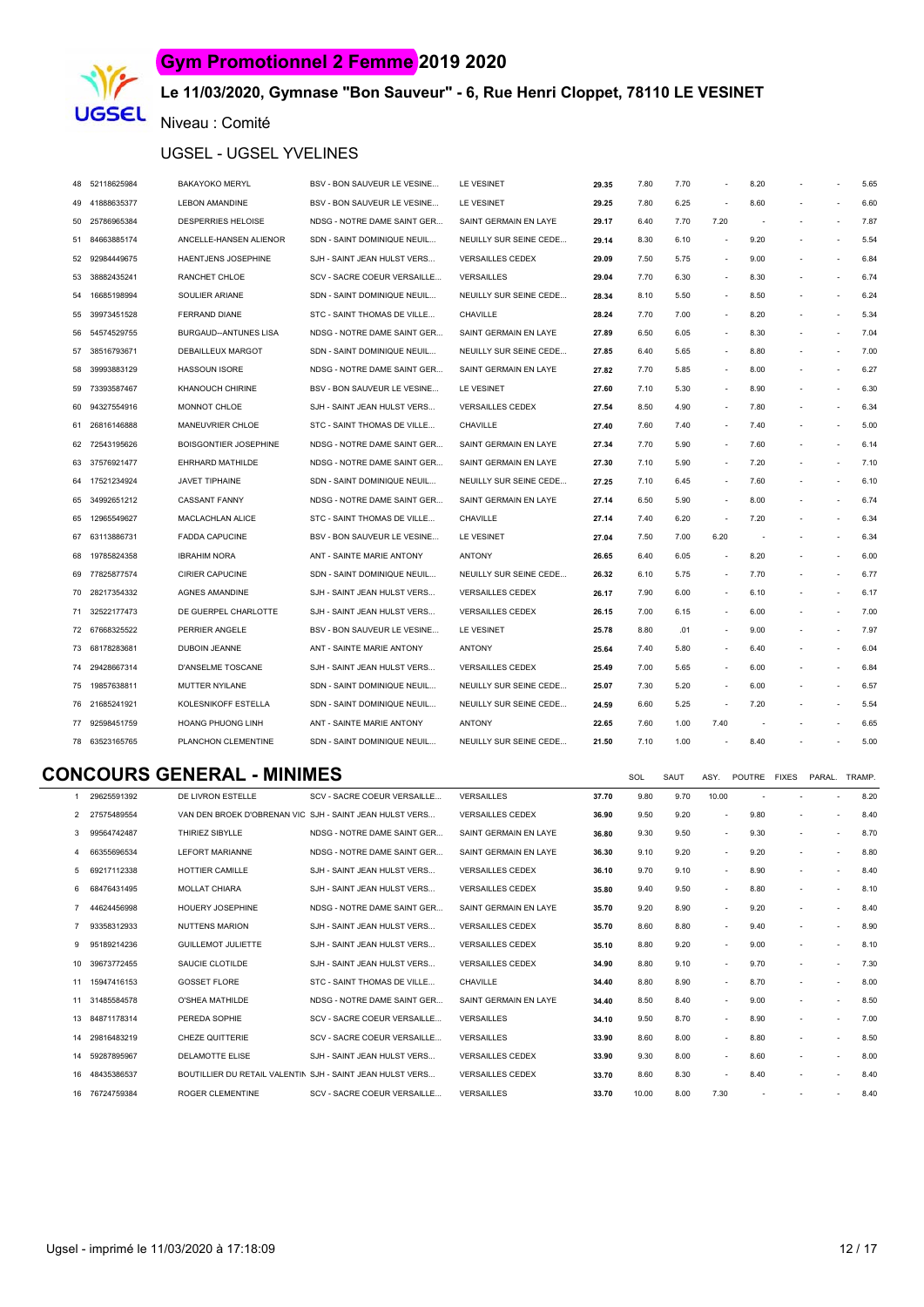

# **Le 11/03/2020, Gymnase "Bon Sauveur" - 6, Rue Henri Cloppet, 78110 LE VESINET**

Niveau : Comité

#### UGSEL - UGSEL YVELINES

| 18 83332832659 | <b>LEBLANC PERRINE</b>                                | SDN - SAINT DOMINIQUE NEUIL        | NEUILLY SUR SEINE CEDE | 33.50 | 9.10 | 7.70 | $\sim$ | 8.20 |   | $\sim$ | 8.50 |
|----------------|-------------------------------------------------------|------------------------------------|------------------------|-------|------|------|--------|------|---|--------|------|
| 19 75842987643 | ASSAMRI YASMINE                                       | <b>BSV - BON SAUVEUR LE VESINE</b> | LE VESINET             | 33.40 | 9.30 | 7.50 | $\sim$ | 9.10 |   | ٠      | 7.50 |
| 20 93632815695 | MFZZADRI ADFLF                                        | SCV - SACRE COEUR VERSAILLE        | <b>VERSAILLES</b>      | 32.50 | 9.00 | 7.60 | $\sim$ | 8.40 |   |        | 7.50 |
| 21 18378825336 | CHATELAIN MADELEINE                                   | NDSG - NOTRE DAME SAINT GER        | SAINT GERMAIN EN LAYE  | 32.40 | 8.00 | 8.60 | $\sim$ | 8.50 |   | ٠      | 7.30 |
| 22 46152762751 | <b>LAVAUD ELISA</b>                                   | NDSG - NOTRE DAME SAINT GER        | SAINT GERMAIN EN LAYE  | 32.25 | 9.00 | 7.70 | $\sim$ | 8.55 | ٠ | ٠      | 7.00 |
| 23 57639963143 | AICH INES                                             | BSV - BON SAUVEUR LE VESINE        | LE VESINET             | 31.90 | 7.60 | 7.60 | $\sim$ | 9.10 |   |        | 7.60 |
| 24 69738386212 | DUCHESNE JULIETTE                                     | <b>BSV - BON SAUVEUR LE VESINE</b> | LE VESINET             | 31.80 | 8.50 | 7.70 | $\sim$ | 9.10 | ٠ | $\sim$ | 6.50 |
| 25 77991791523 | DU BUISSON DE COURSON LOUIS ANT - SAINTE MARIE ANTONY |                                    | <b>ANTONY</b>          | 31.70 | 7.40 | 7.70 | $\sim$ | 9.20 |   |        | 7.40 |
| 26 41147838688 | <b>BONFILS ALIX</b>                                   | BSV - BON SAUVEUR LE VESINE        | LE VESINET             | 30.50 | 7.90 | 7.30 | 7.90   |      |   |        | 7.40 |
| 27 87312923513 | CHAUMONT DOMITILLE                                    | NDSG - NOTRE DAME SAINT GER        | SAINT GERMAIN EN LAYE  | 30.40 | 8.10 | 7.70 | $\sim$ | 7.80 |   |        | 6.80 |
| 28 56926835366 | LURIN CHARLOTTE                                       | ANT - SAINTE MARIE ANTONY          | <b>ANTONY</b>          | 29.40 | 7.50 | 7.40 | $\sim$ | 7.60 | ٠ | ٠      | 6.90 |
| 29 51496346893 | DESCOUT MARIE-CHARLOTTE                               | NDSG - NOTRE DAME SAINT GER        | SAINT GERMAIN EN LAYE  | 26.50 | 6.90 | 5.50 | 7.20   |      |   |        | 6.90 |
|                |                                                       |                                    |                        |       |      |      |        |      |   |        |      |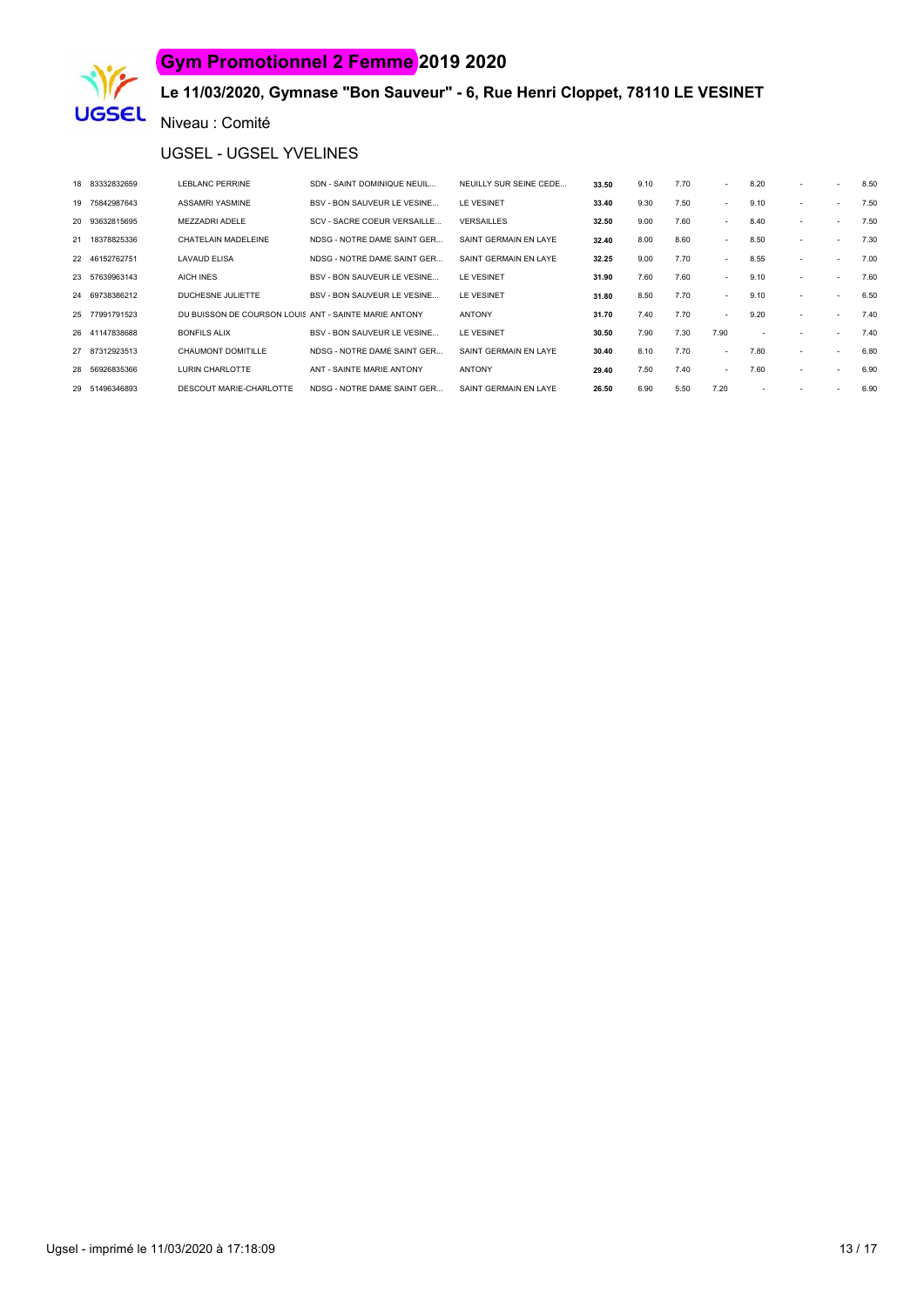

Niveau : Comité

IGSEL

UGSEL - UGSEL YVELINES

# **EQUIPES - BENJAMINES 1. 106.13 SCV - SACRE COEUR VERSAILLES - 78-SCV\_A6**

|             |                       |                   | SOL  | SAUT | ASY | POUTRE | <b>FIXES</b> | PARAL.                   | TRAMP. |  |
|-------------|-----------------------|-------------------|------|------|-----|--------|--------------|--------------------------|--------|--|
| 23673982793 | CASENAVE HORTENSE     | <b>VERSAILLES</b> | 9.40 | 9.00 |     | 9.50   | $\sim$       | $\overline{\phantom{a}}$ | 7.74   |  |
| 95984666627 | <b>BENATAR ELISE</b>  | <b>VERSAILLES</b> | 8.20 | 9.10 |     | 10.00  | $\sim$       | $\sim$                   | 8.25   |  |
| 83231589813 | <b>LANTHIER ALICE</b> | <b>VERSAILLES</b> | 8.60 | 8.10 |     | 9.70   | $\sim$       | $\sim$                   | 8.24   |  |
| 22878845664 | <b>BORDEZ EVA</b>     | <b>VERSAILLES</b> | 8.50 | 7.40 | -   | 9.30   | $\sim$       |                          | 7.50   |  |

#### **2. 105.49 NDSG - NOTRE DAME SAINT GERMAIN - 78-NDSG\_A10** SOL SAUT ASY. POUTRE FIXES PARAL. TRAMP. 1. 45597272926 RAFFNER CHARLOTTE SAINT GERMAIN EN LAYE 9.10 9.30 - 9.30 - - 8.50 2. 69591968959 CHILLET CLARISSE SAINT GERMAIN EN LAYE 8.50 8.80 - 9.90 - - 7.57

| 69591968959 | CHILLET CLARISSE     | SAINT GERMAIN EN LAYE | 8.50 | 8.80 | 9.90 | $\sim$                   | 7.57 |
|-------------|----------------------|-----------------------|------|------|------|--------------------------|------|
| 26617921527 | MILLER SASKIA        | SAINT GERMAIN EN LAYE | 8.70 | 9.05 | 9.30 | $\sim$                   |      |
| 18259164256 | <b>COTTE EUGENIE</b> | SAINT GERMAIN EN LAYE | 8.50 | 8.35 | 9.60 | $\overline{\phantom{a}}$ | 7.14 |

#### **3. 105.01 SJH - SAINT JEAN HULST VERSAILLES - 78-SJH\_A1**

|  |             |                   |                         | SOL  | SAUT | ASY    | POUTRE FIXES |                          | PARAL. | TRAMP. |
|--|-------------|-------------------|-------------------------|------|------|--------|--------------|--------------------------|--------|--------|
|  | 95955443725 | MATHOREL JULIETTE | <b>VERSAILLES CEDEX</b> | 9.90 | 8.15 | $\sim$ | 9.20         | $\overline{\phantom{0}}$ |        | 8.74   |
|  | 37748779998 | <b>JOB SALOME</b> | <b>VERSAILLES CEDEX</b> | 9.00 | 7.75 |        | 10.00        | $\sim$                   |        | 7.20   |
|  | 59185477197 | SPIESSER ZOE      | <b>VERSAILLES CEDEX</b> | 8.70 | 8.15 | 8.40   | $\sim$       | $\sim 100$               | $\sim$ | 7.80   |
|  | 26394794287 | PARENT MARIE      | <b>VERSAILLES CEDEX</b> |      | 8.30 | . .    | 8.70         | $\sim$                   | $\sim$ | 8.37   |

#### **4. 100.36 NDSG - NOTRE DAME SAINT GERMAIN - 78-NDSG\_A11** SOL SAUT ASY. POUTRE FIXES PARAL. TRAMP. 1. 48413745881 SERRES LOUISE-ORIANE SAINT GERMAIN EN LAYE 7.90 7.80 - 9.60 - - 7.50 2. 73594899141 LECLERCO SIDONIE SAINT GERMAIN EN LAYE 8.30 7.50 - 9.70 - - 7.02 3. 27691435691 LEGRAND MAYA SAINT GERMAIN EN LAYE 7.90 9.20 7.00 - - - 7.94 4. 83862895952 NAPOLITANO MARIANNE NARIANNE SAINT GERMAIN EN LAYE 8.20 8.30 - 8.90 - - 6.54

# **5. 98.11 BSV - BON SAUVEUR LE VESINET - 78-BSV\_A17** SOL SAUT ASY. POUTRE FIXES PARAL. TRAMP.

|  | 94882178835 | <b>FILY INES</b> | <b>LE VESINET</b> | 9.00 | 8.10 | 9.40   | $\sim$ | $\sim$ $\sim$ | $\sim$                   | 6.44 |
|--|-------------|------------------|-------------------|------|------|--------|--------|---------------|--------------------------|------|
|  | 53864218634 | LOPEZ ANAE       | <b>LE VESINET</b> | 8.30 | 7.95 | $\sim$ | 9.30   |               | -                        | 7.20 |
|  | 68998719281 | LAVAL AXELLE     | <b>LE VESINET</b> | 7.60 | 7.75 | $\sim$ | 8.50   | $\sim$        | $\overline{\phantom{a}}$ | 6.97 |
|  | 94137438968 | LEFEVRE AGATHE   | <b>LE VESINET</b> | 8.00 | 8.15 | 7.10   | $\sim$ | $\sim$ $-$    | $\overline{\phantom{a}}$ | 7.24 |
|  |             |                  |                   |      |      |        |        |               |                          |      |

# **6. 97.68 SJH - SAINT JEAN HULST VERSAILLES - 78-SJH\_A2**

|    |             |                               |                         | SOL  | SAUT | ASY    | POUTRE | <b>FIXES</b>             | PARAL  | TRAMP. |
|----|-------------|-------------------------------|-------------------------|------|------|--------|--------|--------------------------|--------|--------|
|    | 17379422583 | DE LA ROCHEFOUCAULD CHLOF     | VERSAILLES CEDEX        | 8.70 | 7.20 |        | 9.50   | $\sim$                   |        | 6.87   |
|    | 67784455264 | SAVORNIN PAULINE              | VERSAILLES CEDEX        | 9.10 | 8.15 | $\sim$ | 9.20   | $\sim$                   | $\sim$ | 5.80   |
| 3. | 56117619219 | DU POUGET DE NADAILLAC OLIVIA | VERSAILLES CEDEX        | 7.70 | 7.15 | $\sim$ | 9.40   | $\overline{\phantom{a}}$ | $\sim$ | 7.07   |
|    | 88175376272 | LAMBERT DE CAMBRAY ELEONORE   | <b>VERSAILLES CEDEX</b> | 8.30 | 7.45 | . .    | 8.80   | . .                      |        | 6.74   |
|    |             |                               |                         |      |      |        |        |                          |        |        |

| 97.64       |                        | STC - SAINT THOMAS DE VILLENEUVE CHAVILLE - 92-STC_A14 |      |      |      |              |        |        |
|-------------|------------------------|--------------------------------------------------------|------|------|------|--------------|--------|--------|
|             |                        |                                                        | SOL  | SAUT | ASY. | POUTRE FIXES | PARAL. | TRAMP. |
| 75716579972 | <b>FAURE JOSEPHINE</b> | CHAVILLE                                               | 7.60 | 8.85 |      | 8.50         |        | 8.10   |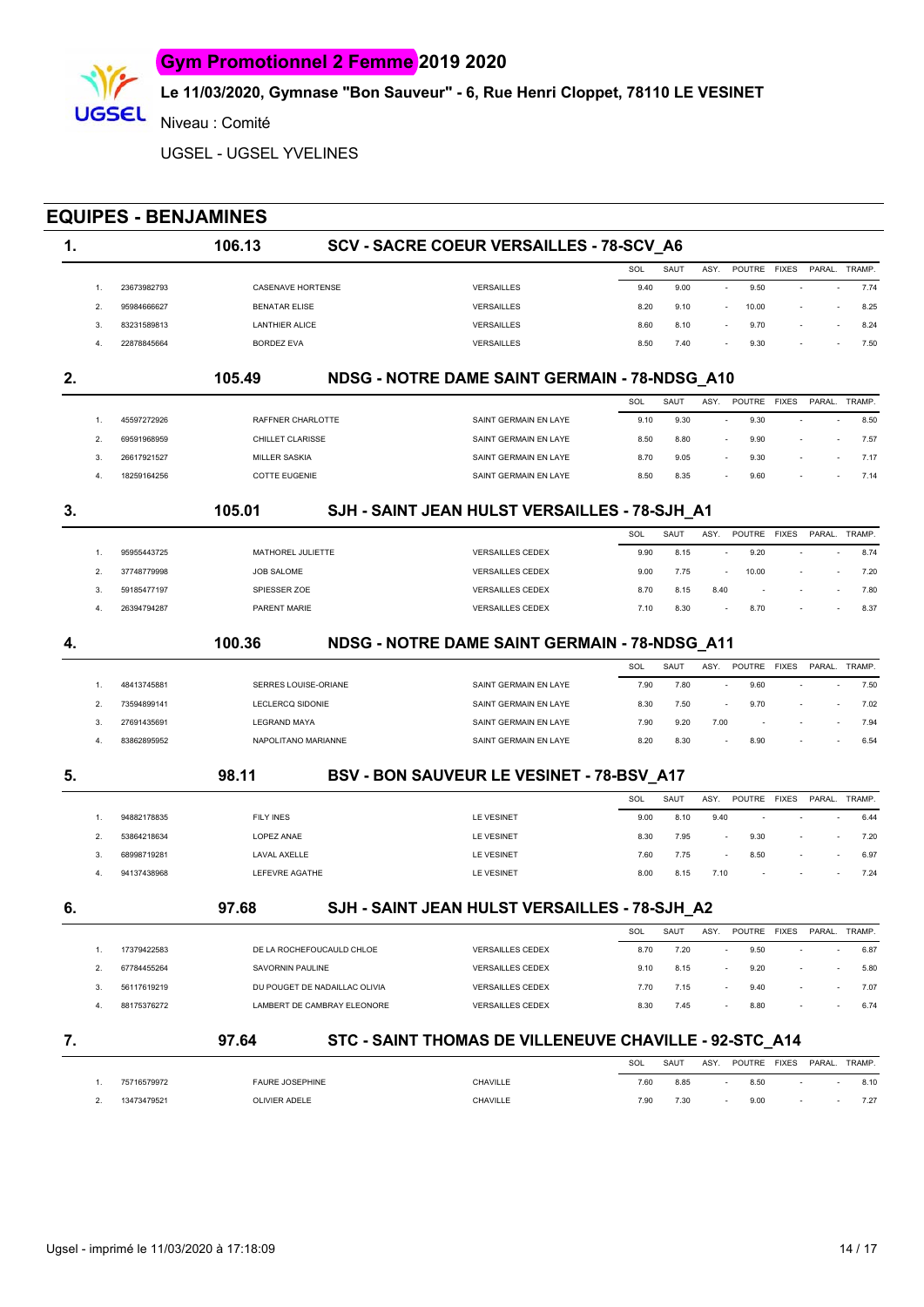# **Le 11/03/2020, Gymnase "Bon Sauveur" - 6, Rue Henri Cloppet, 78110 LE VESINET**

Niveau : Comité

JGSEL

UGSEL - UGSEL YVELINES

|     | 3              | 96552286822 |                           | HOUZELLE CHARLOTTE           | CHAVILLE                                               | 7.50 | 7.60 |      | 8.30                             |              |        | 7.97           |
|-----|----------------|-------------|---------------------------|------------------------------|--------------------------------------------------------|------|------|------|----------------------------------|--------------|--------|----------------|
|     | $\overline{4}$ | 41987679726 | AMABILE ANAIS             |                              | CHAVILLE                                               | 8.00 | 7.45 |      | 9.40                             |              |        | 6.27           |
| 8.  |                |             | 94.69                     |                              | NDSG - NOTRE DAME SAINT GERMAIN - 78-NDSG_A12          |      |      |      |                                  |              |        |                |
|     |                |             |                           |                              |                                                        | SOL  | SAUT | ASY. | <b>POUTRE</b>                    | <b>FIXES</b> |        | PARAL. TRAMP.  |
|     | 1.             | 35746965411 | <b>BIRCKEL LISE</b>       |                              | SAINT GERMAIN EN LAYE                                  | 8.20 | 6.35 |      | 8.50<br>$\sim$                   |              |        | 8.24           |
|     | 2.             | 27297429141 | <b>CLERC INES</b>         |                              | SAINT GERMAIN EN LAYE                                  | 7.20 | 8.15 |      | 8.40<br>$\sim$                   |              |        | 7.50           |
|     | 3.             | 65428962226 | THOMAZO JULIETTE          |                              | SAINT GERMAIN EN LAYE                                  | 7.40 | 7.25 |      | 9.20                             |              |        | 6.90           |
|     | 4.             | 76348572863 | <b>EYNARD PENELOPE</b>    |                              | SAINT GERMAIN EN LAYE                                  | 7.60 | 6.10 |      | 8.60                             |              |        | 7.70           |
| 9.  |                |             | 93.99                     |                              | SCV - SACRE COEUR VERSAILLES - 78-SCV_A7               |      |      |      |                                  |              |        |                |
|     |                |             |                           |                              |                                                        | SOL  | SAUT | ASY. | POUTRE                           | <b>FIXES</b> |        | PARAL. TRAMP.  |
|     | 1.             | 53656137363 | <b>DARGNIES ANNA</b>      |                              | VERSAILLES                                             | 8.60 | 7.25 |      | 9.00<br>÷,                       |              |        | 7.64           |
|     | 2.             | 44738573622 | <b>DUMAIS ISEULT</b>      |                              | <b>VERSAILLES</b>                                      | 8.50 | 6.90 |      | 8.40                             |              |        | 6.90           |
|     | 3.             | 51358911259 |                           | ROUMAIN DE LA TOUCHE AGATHE  | <b>VERSAILLES</b>                                      | 7.20 | 6.60 |      | 9.20                             |              |        | 7.30           |
|     | 4.             | 38882435241 | RANCHET CHLOE             |                              | <b>VERSAILLES</b>                                      | 7.70 | 6.30 |      | 8.30                             |              |        | 6.74           |
| 10. |                |             | 92.77                     |                              | SJH - SAINT JEAN HULST VERSAILLES - 78-SJH_A3          |      |      |      |                                  |              |        |                |
|     |                |             |                           |                              |                                                        | SOL  | SAUT | ASY. | POUTRE                           | <b>FIXES</b> | PARAL. | TRAMP.         |
|     | 1.             | 42544996695 |                           | DOYNEL DE LA SAUSSERIE ELENA | <b>VERSAILLES CEDEX</b>                                | 8.00 | 6.75 |      | 9.50<br>$\sim$                   |              |        | 6.25<br>$\sim$ |
|     | 2.             | 87421725284 |                           | <b>GAILLARD ANNE-SIXTINE</b> | <b>VERSAILLES CEDEX</b>                                | 7.70 | 6.60 |      | 9.60                             |              |        | 6.57           |
|     | 3.             | 48893217491 | <b>GUILLEMOT MATHILDE</b> |                              | <b>VERSAILLES CEDEX</b>                                | 8.20 | 6.85 |      | 8.10                             |              |        | 7.00           |
|     | 4.             | 82855628159 | DABAT MAZARINE            |                              | <b>VERSAILLES CEDEX</b>                                | 7.30 | 6.95 |      | 9.40                             |              |        | 6.14           |
| 11. |                |             | 90.24                     |                              | BSV - BON SAUVEUR LE VESINET - 78-BSV_A18              |      |      |      |                                  |              |        |                |
|     |                |             |                           |                              |                                                        | SOL  | SAUT | ASY. | POUTRE FIXES                     |              |        | PARAL. TRAMP.  |
|     | 1.             | 73648365716 | SAINTOIN ASTRID           |                              | <b>LE VESINET</b>                                      | 7.20 | 6.65 |      | 9.20<br>÷,                       |              |        | 7.24           |
|     | 2.             | 52118625984 | <b>BAKAYOKO MERYL</b>     |                              | <b>LE VESINET</b>                                      | 7.80 | 7.70 |      | 8.20                             |              |        | 5.65           |
|     | 3.             | 41888635377 | <b>LEBON AMANDINE</b>     |                              | <b>LE VESINET</b>                                      | 7.80 | 6.25 |      | 8.60                             |              |        | 6.60           |
|     | 4.             | 73393587467 | <b>KHANOUCH CHIRINE</b>   |                              | LE VESINET                                             | 7.10 | 5.30 |      | 8.90                             |              |        | 6.30           |
| 12. |                |             | 89.68                     |                              | SDN - SAINT DOMINIQUE NEUILLY S/S - 92-SDN_A8          |      |      |      |                                  |              |        |                |
|     |                |             |                           |                              |                                                        | SOL  | SAUT | ASY. | POUTRE                           | <b>FIXES</b> | PARAL. | TRAMP.         |
|     | 1.             | 35524527582 | <b>LEVIS ALICE</b>        |                              | NEUILLY SUR SEINE CEDE                                 | 7.20 | 7.10 |      | 9.40<br>$\sim$                   |              |        | 5.80           |
|     | 2.             | 97558329563 | DA AXELLE                 |                              | NEUILLY SUR SEINE CEDE                                 | 8.10 | 6.20 |      | 8.60                             |              |        | 6.54           |
|     | 3.             | 84663885174 |                           | ANCELLE-HANSEN ALIENOR       | NEUILLY SUR SEINE CEDE                                 | 8.30 | 6.10 |      | 9.20                             |              |        | 5.54           |
|     |                | 16685198994 | SOULIER ARIANE            |                              | NEUILLY SUR SEINE CEDE                                 | 8.10 | 5.50 |      | 8.50                             |              |        | 6.24           |
| 13. |                |             | 89.52                     |                              | STC - SAINT THOMAS DE VILLENEUVE CHAVILLE - 92-STC_A15 |      |      |      |                                  |              |        |                |
|     |                |             |                           |                              |                                                        | SOL  | SAUT | ASY. | POUTRE FIXES                     |              |        | PARAL. TRAMP.  |
|     | 1.             | 16856828228 | <b>MENTEN HELENA</b>      |                              | CHAVILLE                                               | 8.00 | 6.30 |      | 8.40<br>$\overline{\phantom{a}}$ |              |        | 7.48           |
|     | 2.             | 87626378692 | HERVE ADELE               |                              | CHAVILLE                                               | 8.10 | 6.25 |      | 8.40                             |              |        | 7.20           |
|     | 3.             | 39973451528 | FERRAND DIANE             |                              | CHAVILLE                                               | 7.70 | 7.00 |      | 8.20                             |              |        | 5.34           |
|     | 4.             | 26816146888 | MANEUVRIER CHLOE          |                              | CHAVILLE                                               | 7.60 | 7.40 |      | 7.40                             |              |        | 5.00           |
| 14. |                |             | 89.47                     |                              | SJH - SAINT JEAN HULST VERSAILLES - 78-SJH_A4          |      |      |      |                                  |              |        |                |
|     |                |             |                           |                              |                                                        | SOL  | SAUT | ASY. | POUTRE FIXES                     |              |        | PARAL. TRAMP.  |
|     | 1.             | 44221189289 | <b>FONTANA HORTENSE</b>   |                              | <b>VERSAILLES CEDEX</b>                                | 8.00 | 7.25 |      | 8.10                             |              |        | 6.34           |
|     | 2.             | 36447712645 | LEBAUBE ALIX              |                              | <b>VERSAILLES CEDEX</b>                                | 7.90 | 7.35 |      | 7.90                             |              |        | 6.54           |
|     | 3.             | 92984449675 |                           | HAENTJENS JOSEPHINE          | <b>VERSAILLES CEDEX</b>                                | 7.50 | 5.75 |      | 9.00                             |              |        | 6.84           |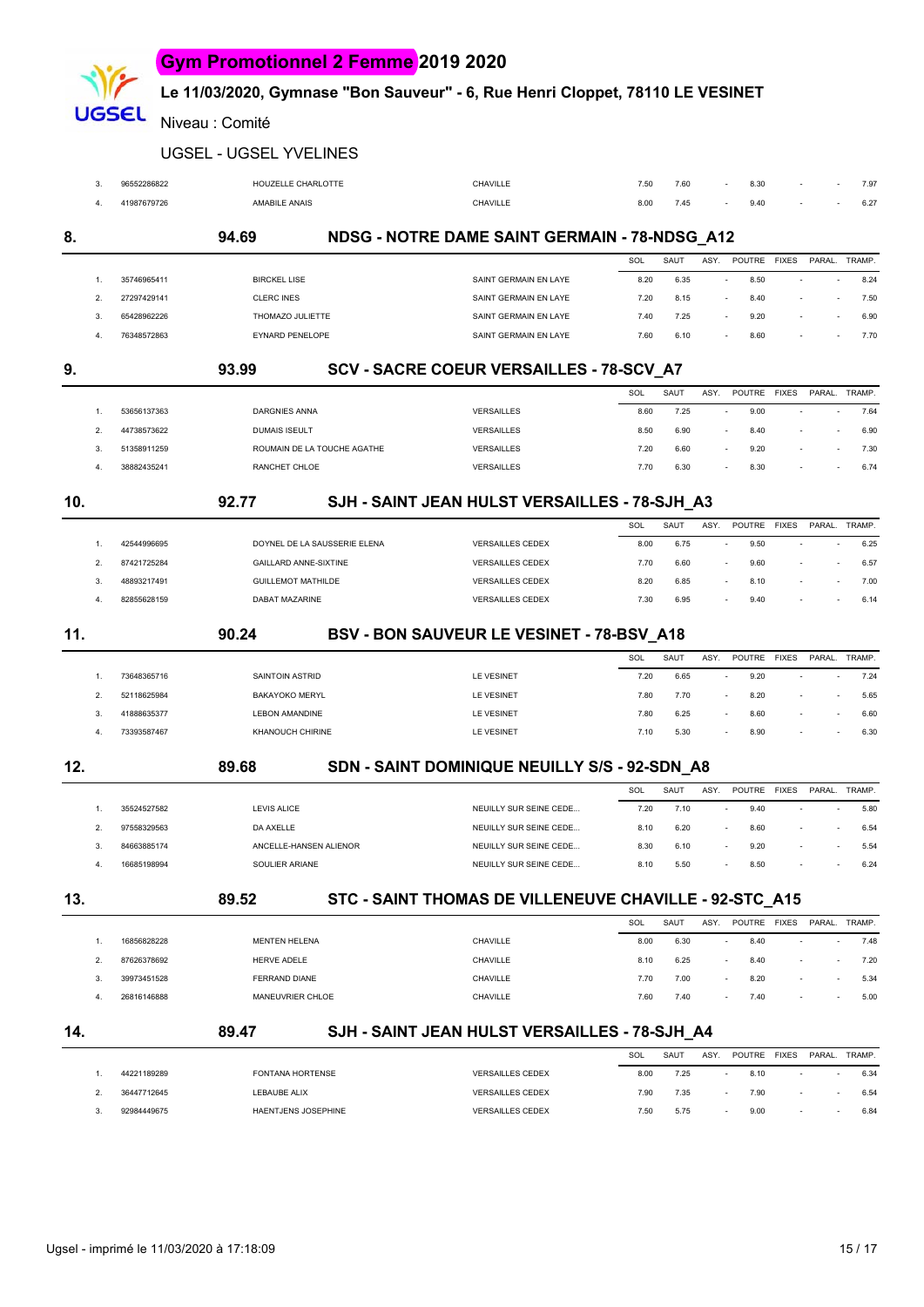# **Le 11/03/2020, Gymnase "Bon Sauveur" - 6, Rue Henri Cloppet, 78110 LE VESINET**

Niveau : Comité

**UGSEL** 

#### UGSEL - UGSEL YVELINES

| 4.               | 94327554916              | <b>MONNOT CHLOE</b>          | <b>VERSAILLES CEDEX</b>                       | 8.50 | 4.90 |        | 7.80          |              |        | 6.34          |
|------------------|--------------------------|------------------------------|-----------------------------------------------|------|------|--------|---------------|--------------|--------|---------------|
| 15.              |                          | 86.63                        | NDSG - NOTRE DAME SAINT GERMAIN - 78-NDSG_A13 |      |      |        |               |              |        |               |
|                  |                          |                              |                                               | SOL  | SAUT | ASY.   | POUTRE        | <b>FIXES</b> | PARAL. | TRAMP.        |
| $\overline{1}$ . | 25786965384              | DESPERRIES HELOISE           | SAINT GERMAIN EN LAYE                         | 6.40 | 7.70 | 7.20   |               |              |        | 7.87          |
| 2.               | 54574529755              | <b>BURGAUD--ANTUNES LISA</b> | SAINT GERMAIN EN LAYE                         | 6.50 | 6.05 | $\sim$ | 8.30          |              | $\sim$ | 7.04          |
| 3.               | 39993883129              | <b>HASSOUN ISORE</b>         | SAINT GERMAIN EN LAYE                         | 7.70 | 5.85 |        | 8.00          |              |        | 6.27          |
| 4.               | 72543195626              | BOISGONTIER JOSEPHINE        | SAINT GERMAIN EN LAYE                         | 7.70 | 5.90 |        | 7.60          |              |        | 6.14          |
| 16.              |                          | 84.88                        | ANT - SAINTE MARIE ANTONY - 92-ANT_A16        |      |      |        |               |              |        |               |
|                  |                          |                              |                                               | SOL  | SAUT | ASY.   | POUTRE        | <b>FIXES</b> |        | PARAL. TRAMP. |
| 1.               | 52495967592              | <b>SAUTEL MANON</b>          | <b>ANTONY</b>                                 | 8.10 | 6.00 |        | 8.90          |              |        | 6.74          |
| 2.               | 19785824358              | <b>IBRAHIM NORA</b>          | <b>ANTONY</b>                                 | 6.40 | 6.05 |        | 8.20          |              | $\sim$ | 6.00          |
| 3.               | 68178283681              | <b>DUBOIN JEANNE</b>         | <b>ANTONY</b>                                 | 7.40 | 5.80 |        | 6.40          |              | $\sim$ | 6.04          |
| 4.               | 92598451759              | HOANG PHUONG LINH            | <b>ANTONY</b>                                 | 7.60 | 1.00 | 7.40   |               |              |        | 6.65          |
| 17.              |                          | 83.09                        | SDN - SAINT DOMINIQUE NEUILLY S/S - 92-SDN_A9 | SOL  | SAUT | ASY.   | <b>POUTRE</b> | <b>FIXES</b> |        | PARAL. TRAMP. |
| 1.               | 38516793671              | DEBAILLEUX MARGOT            | NEUILLY SUR SEINE CEDE                        | 6.40 | 5.65 |        | 8.80          |              |        | 7.00          |
| 2.               | 17521234924              | <b>JAVET TIPHAINE</b>        | NEUILLY SUR SEINE CEDE                        | 7.10 | 6.45 |        | 7.60          |              |        | 6.10          |
| 3.               | 77825877574              | <b>CIRIER CAPUCINE</b>       | NEUILLY SUR SEINE CEDE                        | 6.10 | 5.75 |        | 7.70          |              | $\sim$ | 6.77          |
| 4.               | 19857638811              | MUTTER NYILANE               | NEUILLY SUR SEINE CEDE                        | 7.30 | 5.20 |        | 6.00          |              |        | 6.57          |
| 18.              |                          | 77.81                        | SJH - SAINT JEAN HULST VERSAILLES - 78-SJH_A5 |      |      |        |               |              |        |               |
|                  |                          |                              |                                               | SOL  | SAUT | ASY.   | POUTRE        | <b>FIXES</b> |        | PARAL. TRAMP. |
| 1.               | 28217354332              | <b>AGNES AMANDINE</b>        | <b>VERSAILLES CEDEX</b>                       | 7.90 | 6.00 | $\sim$ | 6.10          |              |        | 6.17          |
| 2.               | 32522177473              | DE GUERPEL CHARLOTTE         | <b>VERSAILLES CEDEX</b>                       | 7.00 | 6.15 |        | 6.00          |              | $\sim$ | 7.00          |
| 3.               | 29428667314              | D'ANSELME TOSCANE            | <b>VERSAILLES CEDEX</b>                       | 7.00 | 5.65 |        | 6.00          |              |        | 6.84          |
|                  | <b>EQUIPES - MINIMES</b> |                              |                                               |      |      |        |               |              |        |               |
| 1.               |                          | 110.20                       | SJH - SAINT JEAN HULST VERSAILLES - 78-SJH A1 |      |      |        |               |              |        |               |
|                  |                          |                              |                                               | SOL  | SAUT | ASY.   | POUTRE FIXES  |              |        | PARAL. TRAMP. |

|  | 27575489554 | VAN DEN BROEK D'OBRENAN VICTOIRE | <b>VERSAILLES CEDEX</b> | 9.50 | 9.20 | 9.80 | $\overline{\phantom{a}}$ |   | 8.40 |
|--|-------------|----------------------------------|-------------------------|------|------|------|--------------------------|---|------|
|  | 69217112338 | HOTTIER CAMILLE                  | <b>VERSAILLES CEDEX</b> | 9.70 | 9.10 | 8.90 | $\sim$                   |   | 8.40 |
|  | 68476431495 | MOLLAT CHIARA                    | <b>VERSAILLES CEDEX</b> | 9.40 | 9.50 | 8.80 | $\overline{\phantom{a}}$ |   | 8.10 |
|  | 93358312933 | NUTTENS MARION                   | <b>VERSAILLES CEDEX</b> | 8.60 | 8.80 | 9.40 | $\overline{\phantom{0}}$ | - | 8.90 |
|  |             |                                  |                         |      |      |      |                          |   |      |

| 2. |                |             | 108.90                 | NDSG - NOTRE DAME SAINT GERMAIN - 78-NDSG A4 |            |      |      |                |              |        |        |
|----|----------------|-------------|------------------------|----------------------------------------------|------------|------|------|----------------|--------------|--------|--------|
|    |                |             |                        |                                              | <b>SOL</b> | SAUT | ASY. | POUTRE         | <b>FIXES</b> | PARAL. | TRAMP. |
|    |                | 99564742487 | THIRIFZ SIBYLLE        | SAINT GERMAIN EN LAYE                        | 9.30       | 9.50 |      | 9.30<br>$\sim$ |              |        | 8.70   |
|    | $\overline{2}$ | 66355696534 | <b>LEFORT MARIANNE</b> | SAINT GERMAIN EN LAYE                        | 9.10       | 9.20 |      | 9.20<br>$\sim$ |              |        | 8.80   |
|    | 3.             | 44624456998 | HOUERY JOSEPHINE       | SAINT GERMAIN EN LAYE                        | 9.20       | 8.90 |      | 9.20<br>$\sim$ |              |        | 8.40   |
|    | 4.             | 31485584578 | O'SHEA MATHILDE        | SAINT GERMAIN EN LAYE                        | 8.50       | 8.40 |      | 9.00<br>$\sim$ |              |        | 8.50   |
|    |                |             |                        |                                              |            |      |      |                |              |        |        |
| 3. |                |             | 108.50                 | SCV - SACRE COEUR VERSAILLES - 78-SCV A3     |            |      |      |                |              |        |        |

|             |                   |                   | SOL  | SAUT | ASY.             | POUTRE FIXES |        | PARAL.                   | TRAMP. |
|-------------|-------------------|-------------------|------|------|------------------|--------------|--------|--------------------------|--------|
| 29625591392 | DE LIVRON ESTELLE | <b>VERSAILLES</b> | 9.80 | 9.70 | 10.00            | $\sim$       | $\sim$ | $\overline{\phantom{a}}$ | 8.20   |
| 84871178314 | PEREDA SOPHIE     | <b>VERSAILLES</b> | 9.50 | 8.70 | <b>CONTINUES</b> | 8.90         | $\sim$ | $\sim$                   | 7.00   |
| 29816483219 | CHEZE QUITTERIE   | <b>VERSAILLES</b> | 8.60 | 8.00 |                  | 8.80         | $\sim$ |                          | 8.50   |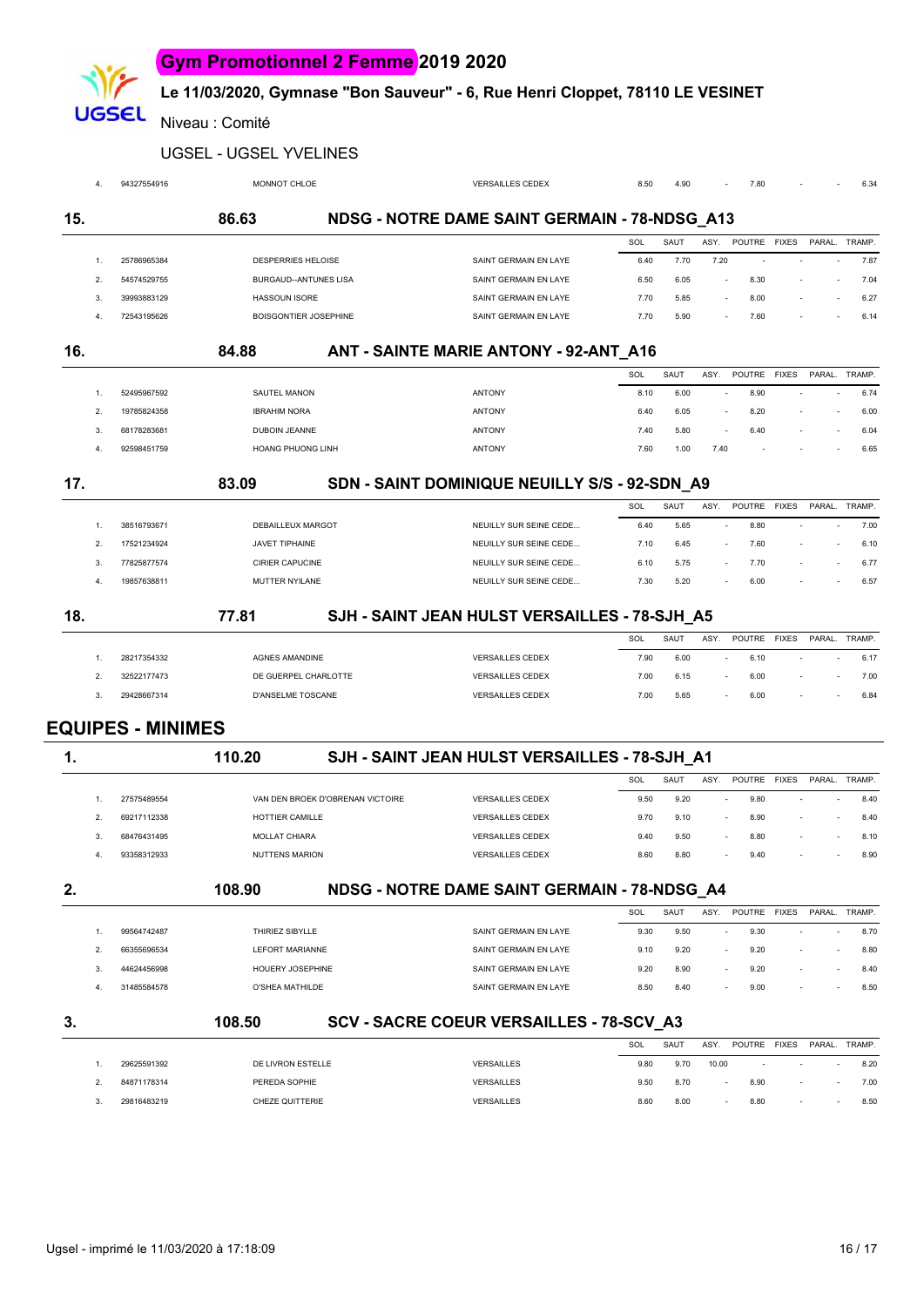#### **Le 11/03/2020, Gymnase "Bon Sauveur" - 6, Rue Henri Cloppet, 78110 LE VESINET**

Niveau : Comité

**UGSEL** 

|  |  | UGSEL - UGSEL YVELINES |
|--|--|------------------------|
|--|--|------------------------|

|    | 4. | 76724759384 | <b>ROGER CLEMENTINE</b>        | <b>VERSAILLES</b>                             | 10.00 | 8.00 | 7.30   |        |              |                          | 8.40   |
|----|----|-------------|--------------------------------|-----------------------------------------------|-------|------|--------|--------|--------------|--------------------------|--------|
| 4. |    |             | 105.30                         | SJH - SAINT JEAN HULST VERSAILLES - 78-SJH A2 |       |      |        |        |              |                          |        |
|    |    |             |                                |                                               | SOL   | SAUT | ASY.   | POUTRE | <b>FIXES</b> | PARAL.                   | TRAMP. |
|    | 1. | 95189214236 | <b>GUILLEMOT JULIETTE</b>      | <b>VERSAILLES CEDEX</b>                       | 8.80  | 9.20 | $\sim$ | 9.00   |              | $\sim$                   | 8.10   |
|    | 2. | 39673772455 | SAUCIE CLOTILDE                | <b>VERSAILLES CEDEX</b>                       | 8.80  | 9.10 | $\sim$ | 9.70   |              | $\overline{\phantom{a}}$ | 7.30   |
|    | 3. | 59287895967 | DELAMOTTE ELISE                | <b>VERSAILLES CEDEX</b>                       | 9.30  | 8.00 | $\sim$ | 8.60   | ÷.           | $\sim$                   | 8.00   |
|    | 4. | 48435386537 | BOUTILLIER DU RETAIL VALENTINE | <b>VERSAILLES CEDEX</b>                       | 8.60  | 8.30 |        | 8.40   |              |                          | 8.40   |
| 5. |    |             | 98.30                          | BSV - BON SAUVEUR LE VESINET - 78-BSV A6      |       |      |        |        |              |                          |        |
|    |    |             |                                |                                               | SOL   | SAUT | ASY.   | POUTRE | <b>FIXES</b> | PARAL.                   | TRAMP. |
|    | 1. | 75842987643 | <b>ASSAMRI YASMINE</b>         | <b>LE VESINET</b>                             | 9.30  | 7.50 |        | 9.10   |              | $\sim$                   | 7.50   |
|    | 2. | 57639963143 | <b>AICH INES</b>               | <b>LE VESINET</b>                             | 7.60  | 7.60 | $\sim$ | 9.10   |              | $\sim$                   | 7.60   |
|    | 3. | 69738386212 | DUCHESNE JULIETTE              | <b>LE VESINET</b>                             | 8.50  | 7.70 |        | 9.10   | ÷.           | $\sim$                   | 6.50   |
|    | 4. | 41147838688 | <b>BONFILS ALIX</b>            | <b>LE VESINET</b>                             | 7.90  | 7.30 | 7.90   |        |              |                          | 7.40   |
| 6. |    |             | 95.15                          | NDSG - NOTRE DAME SAINT GERMAIN - 78-NDSG A5  |       |      |        |        |              |                          |        |
|    |    |             |                                |                                               | SOL   | SAUT | ASY.   | POUTRE | <b>FIXES</b> | PARAL.                   | TRAMP. |
|    | 1. | 18378825336 | CHATELAIN MADELEINE            | SAINT GERMAIN EN LAYE                         | 8.00  | 8.60 |        | 8.50   |              |                          | 7.30   |
|    | 2. | 46152762751 | <b>LAVAUD ELISA</b>            | SAINT GERMAIN EN LAYE                         | 9.00  | 7.70 | $\sim$ | 8.55   |              | $\sim$                   | 7.00   |
|    | 3. | 87312923513 | CHAUMONT DOMITILLE             | SAINT GERMAIN EN LAYE                         | 8.10  | 7.70 |        | 7.80   |              | $\sim$                   | 6.80   |
|    | 4. | 51496346893 | DESCOUT MARIE-CHARLOTTE        | SAINT GERMAIN EN LAYE                         | 6.90  | 5.50 | 7.20   |        |              | $\sim$                   | 6.90   |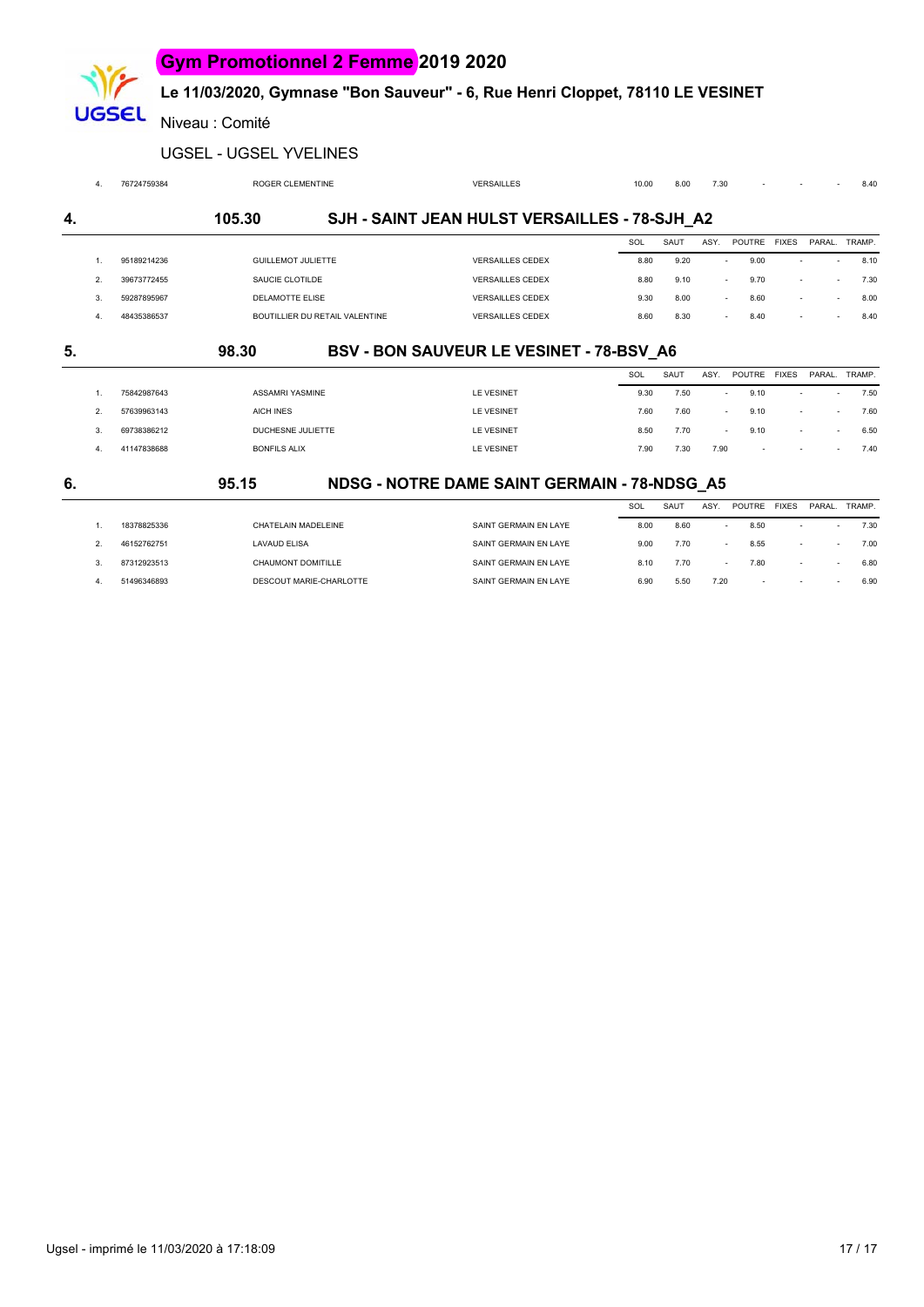### **Gym Promotionnel Homme 2019 2020**



### **Le 11/03/2020, Gymnase "Bon Sauveur" - 6, Rue Henri Cloppet, 78110 LE VESINET**

Niveau : Comité

UGSEL - UGSEL YVELINES

#### **CONCOURS GENERAL - BENJAMINS** SOL SAUT ASY. POUTRE FIXES PARAL. TRAMP

|    | 25322747877   | PONTET BAPTISTE                   | <b>BSV - BON SAUVEUR LE VESINE</b>                      | LE VESINET | 31.85 | 7.90 | 8.50 |        |        | 7.25                     | ÷.     | 8.20   |
|----|---------------|-----------------------------------|---------------------------------------------------------|------------|-------|------|------|--------|--------|--------------------------|--------|--------|
|    | 2 46717626958 | BERTRAND AUGUSTIN                 | STC - SAINT THOMAS DE VILLE                             | CHAVILLE   | 29.60 | 6.70 | 7.90 | $\sim$ |        |                          | 7.50   | 7.50   |
| 3. | 43379877323   | THOMAS EDOUARD                    | STC - SAINT THOMAS DE VILLE                             | CHAVILLE   | 27.85 | 5.80 | 7.20 |        |        |                          | 7.65   | 7.20   |
|    |               |                                   |                                                         |            |       |      |      |        |        |                          |        |        |
|    |               | <b>CONCOURS GENERAL - MINIMES</b> |                                                         |            |       | SOL  | SAUT | ASY.   | POUTRE | <b>FIXES</b>             | PARAL. | TRAMP. |
|    | 34146146184   | <b>GAUTHEROT PAUL</b>             | STC - SAINT THOMAS DE VILLE                             | CHAVILLE   | 33.70 | 7.40 | 9.60 |        |        |                          | 8.10   | 8.60   |
|    | 88238136799   | <b>DELPHIN LEO</b>                | STC - SAINT THOMAS DE VILLE                             | CHAVILLE   | 33.15 | 8.00 | 8.60 |        |        | $\sim$                   | 7.85   | 8.70   |
|    | 39527415341   | <b>KUNDUN PIERRE</b>              | <b>BSV - BON SAUVEUR LE VESINE</b>                      | LE VESINET | 31.60 | 7.70 | 7.30 | $\sim$ | $\sim$ | 8.80                     | ÷.     | 7.80   |
|    | 98852358984   | <b>TEXIER AYMERIC</b>             | BSV - BON SAUVEUR LE VESINE                             | LE VESINET | 28.20 | 7.20 | 6.20 |        |        | 6.30                     | $\sim$ | 8.50   |
|    | 43986992327   | PRACHE AUGUSTIN                   | STC - SAINT THOMAS DE VILLE                             | CHAVILLE   | 27.90 | 5.80 | 7.90 |        |        |                          | 7.30   | 6.90   |
| 6  | 12424631253   |                                   | FOURNIER LA TOURAILLE ARTHU STC - SAINT THOMAS DE VILLE | CHAVILLE   | 26.95 | 5.90 | 8.20 |        |        | $\overline{\phantom{a}}$ | 6.75   | 6.10   |